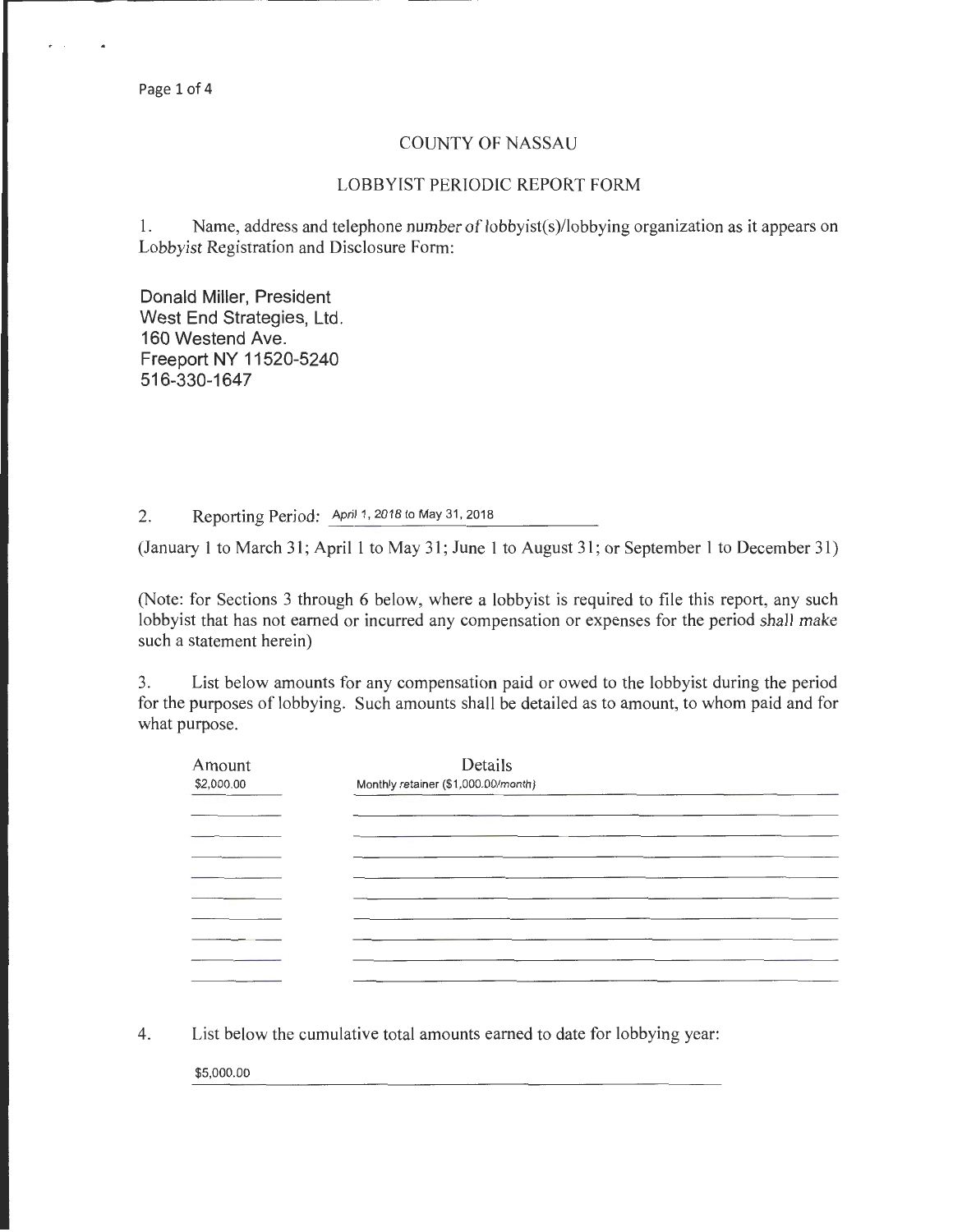Page 2 of 4

5. List below amounts for any expenses expended or incurred by the lobbyist during the period for the purposes of lobbying. Such amounts shall be detailed as to amount, to whom paid and for what purpose.

| Amount         | Details                                      |  |  |
|----------------|----------------------------------------------|--|--|
| $\overline{0}$ | No expenses incurred during Reporting Period |  |  |
|                |                                              |  |  |
|                |                                              |  |  |
|                |                                              |  |  |
|                |                                              |  |  |
|                |                                              |  |  |
|                |                                              |  |  |
|                |                                              |  |  |
|                |                                              |  |  |
|                |                                              |  |  |

6. List below the cumulative total amounts expended to date for lobbying year:

0

(In lieu of completing 7 through 10 below, you may attach a copy of your Lobbyist Registration and Disclosure Form, provided the information has not changed.)

7. List whether and where the lobbyist(s)/lobbying organization is registered as a lobbyist (e.g. Nassau County, New York State):

New York State

8. Name, address and telephone number of client(s) by whom, or on whose behalf, the lobbyist is retained, employed or designated.

Island Harvest Food Bank 15 Grumman Rd. West, Suite 1450 Bethpage NY 11714 516-294-8528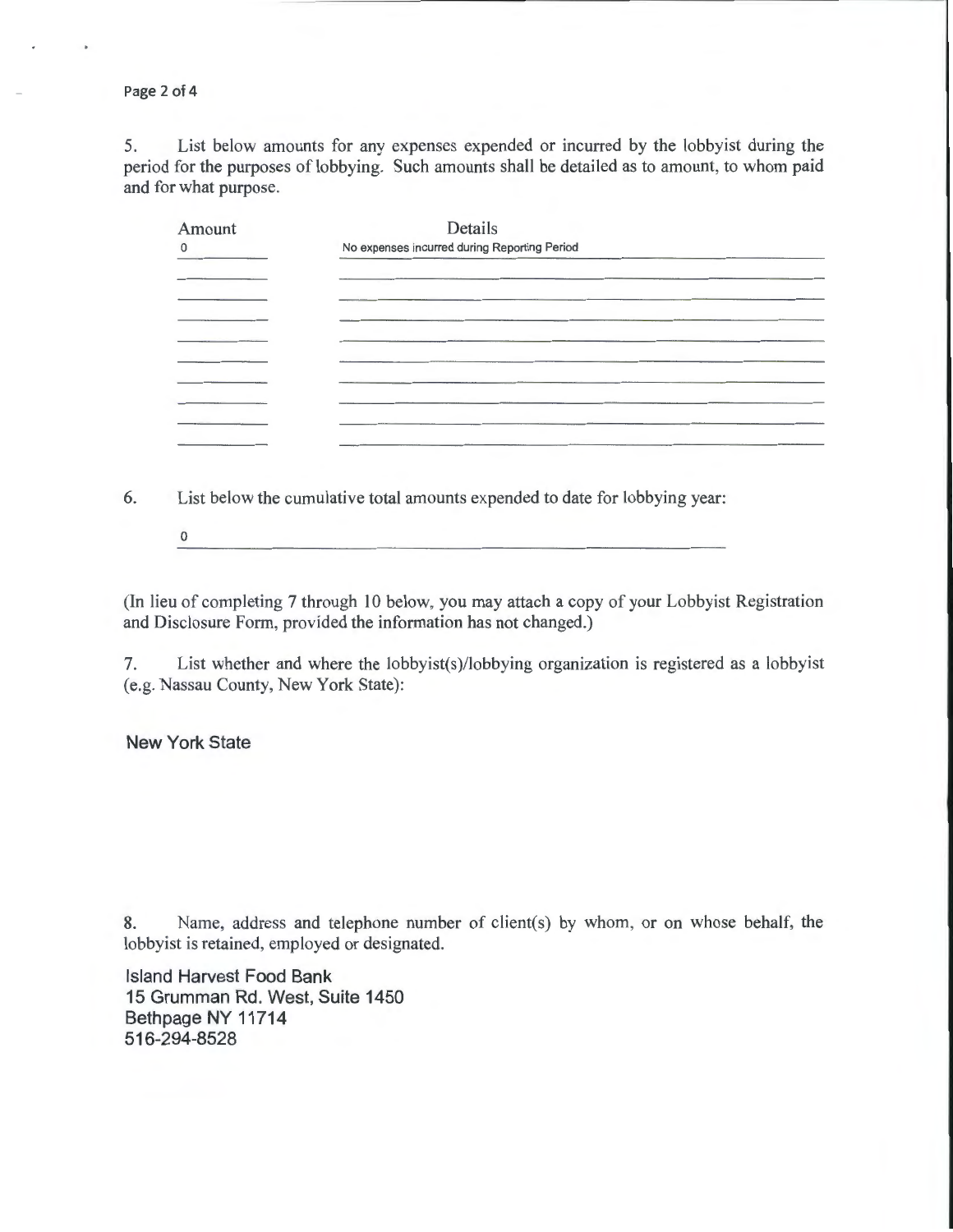Page 3 of 4

9. Describe lobbying activity conducted, or to be conducted, in Nassau County, and identify client(s) for each activity listed, during the Reporting Period.

No lobbying activity during the Reporting Period

10. The name of persons, organizations or governmental entities before whom the lobbyist has lobbied during the period.

None